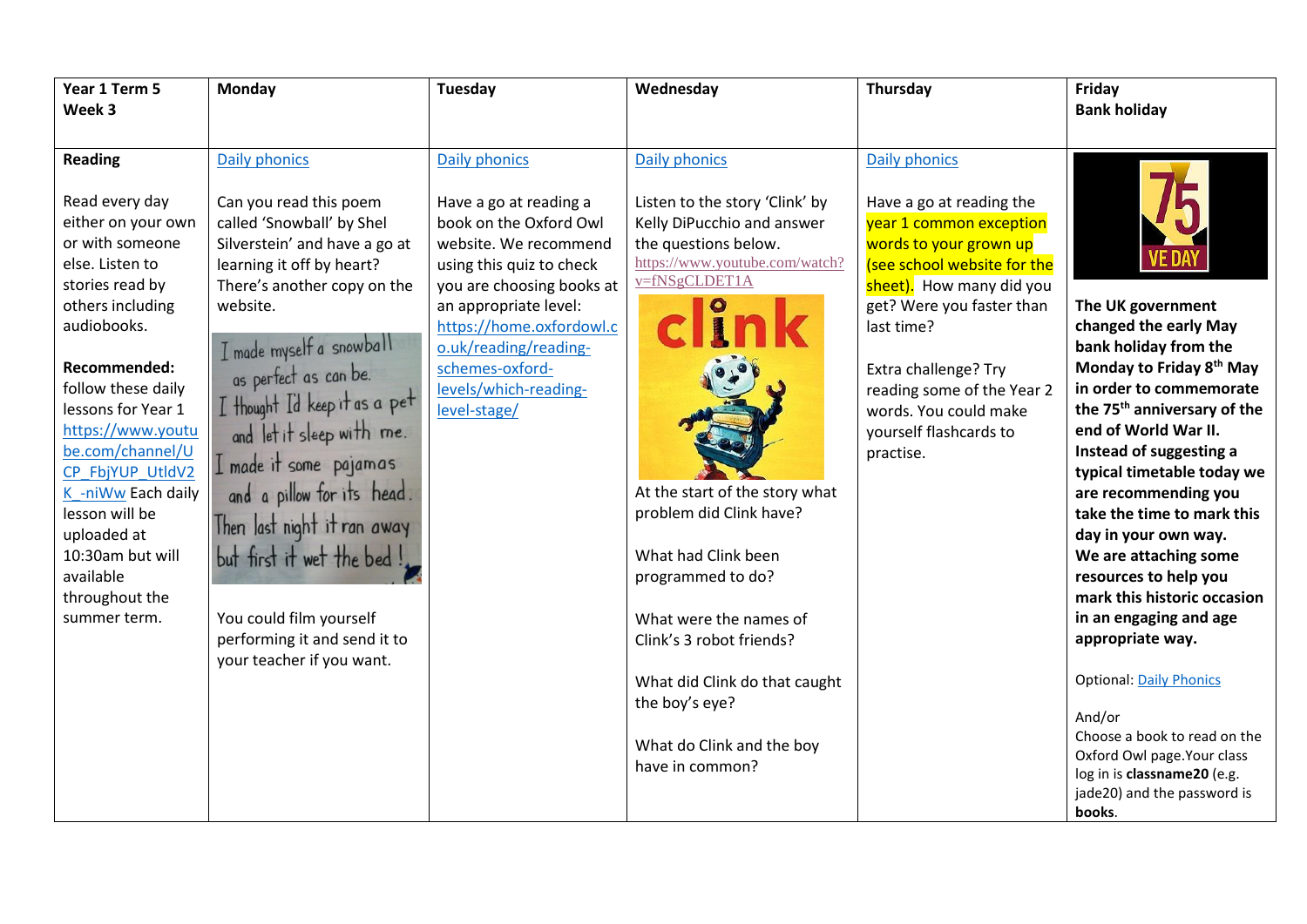| <b>Writing</b>                               | Handwriting. Write about          | The prefix 'un-'           | <b>Recipe writing</b>        | Spelling numbers one to                           | <b>Secret Message Writing</b>                         |
|----------------------------------------------|-----------------------------------|----------------------------|------------------------------|---------------------------------------------------|-------------------------------------------------------|
|                                              | the picture.                      |                            |                              | ten in words.                                     |                                                       |
| Remember to use                              |                                   | Your mission is to make a  | Think back to the smoothie   |                                                   | You could watch this video                            |
| capital letters,                             | Choose one of the scenes on       | book for young children    | yesterday.                   | Cut out 20 pieces of                              | and learn all about secret                            |
| finger spaces and                            | the website (swimming pool        | to teach them about        |                              | dark/thick paper to make                          | coded messages sent                                   |
| full stops; try to                           | or party) to write about.         | opposites. You can either  | Can you write up your recipe | cards.                                            | during the war.                                       |
| join ideas with                              |                                   | draw and label your book   | listing the ingredients and  | On 10 cards write the                             | https://www.bbc.co.uk/tea                             |
| 'and' or 'but' and                           |                                   | or take photos with the    | describing the method?       | numerals 1-10. On the                             | ch/class-clips-                                       |
| take care with                               |                                   | label in the picture. All  |                              | other 10 cards write the                          | video/history-ks2-                                    |
| spelling and                                 |                                   | your opposites should      | Don't forget to include the  | words one - ten.                                  | codebreaking-in-world-                                |
| handwriting.                                 |                                   | work with the prefix 'un'. | name of your smoothie.       |                                                   | war-two/zdq2jhv                                       |
|                                              |                                   |                            |                              | First match them all                              |                                                       |
| Consider $-$ ing and $-$<br>ed suffixes when |                                   | $un = not$                 |                              | together to check there are                       | Then, can you have a go at<br>creating your own coded |
| needed.                                      | Use your Year 1 skills (listed    | unhappy                    |                              | none missing. $\odot$                             | message. Can you then                                 |
|                                              | to the left) to write about       | $O(\tau)$                  |                              |                                                   | create a key for someone                              |
| Can you use an                               | the picture.                      | unwell<br>uncertain        |                              | Next, shuffle the cards                           | else to figure out what                               |
| er/est word?                                 |                                   | uncomfortable              |                              | altogether and spread                             | your message says?                                    |
|                                              | Your main challenge today is      | unlucky                    |                              | them out face down. With                          |                                                       |
|                                              | to write extremely neatly.        | unsafe<br>$\overline{N}$   |                              | a partner can you take it in                      |                                                       |
|                                              | Every letter will sit on the      | unhelpful                  |                              | turns to turn over 2 cards                        |                                                       |
|                                              | line; tall letters and capitals   | unkind to unchained        |                              | and see if you can find a                         |                                                       |
|                                              | will stretch high; little letters | untidy eller               |                              | matching pair? You have to                        |                                                       |
|                                              | will stay small; within a word    |                            |                              | really concentrate to<br>remember where the cards |                                                       |
|                                              | your letters will sit closely     |                            |                              |                                                   |                                                       |
|                                              | together (maybe even              |                            |                              | are.                                              |                                                       |
|                                              | joining if you are ready);        | Think: Can you put 'un'    |                              | The player with the most                          |                                                       |
|                                              | finger spaces will be clear;      | on the start of any word?  |                              | cards is the winner and we                        |                                                       |
|                                              |                                   | e.g. angry/unangry? Or     |                              | say "Well done. Good                              |                                                       |
|                                              |                                   | do you only some words     |                              | game." to them.                                   |                                                       |
|                                              |                                   | really exist?              |                              |                                                   |                                                       |
|                                              |                                   |                            |                              | Extra practice: give yourself                     |                                                       |
|                                              |                                   |                            |                              | a spelling test. Can you                          |                                                       |
|                                              |                                   |                            |                              | spell all the numbers to                          |                                                       |
|                                              |                                   |                            |                              | ten?                                              |                                                       |
|                                              |                                   |                            |                              |                                                   |                                                       |
|                                              |                                   |                            |                              | Word search on website.                           |                                                       |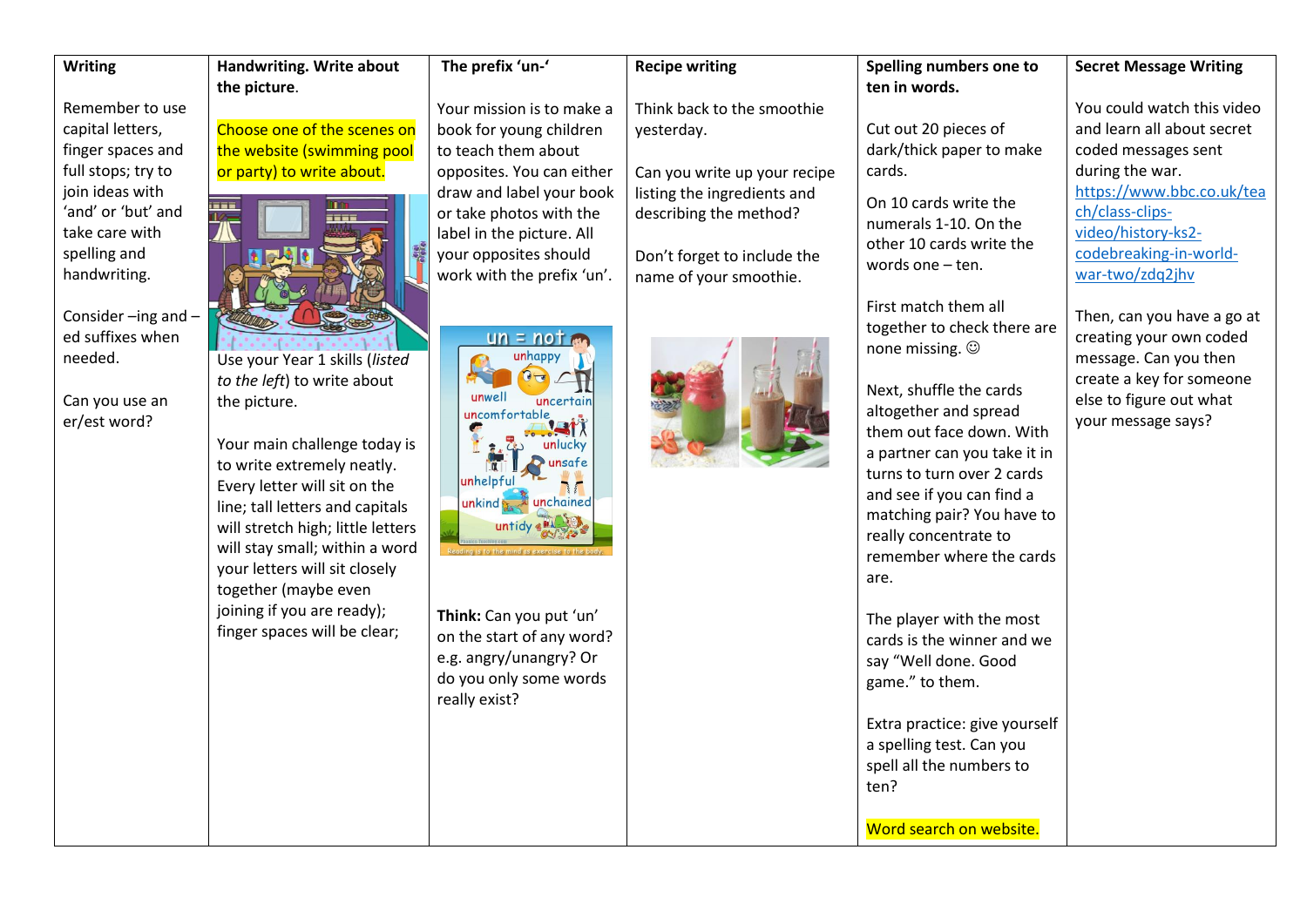## **Maths** White Rose are developing daily lessons that include a 5 minute video and accompanying questions. You could print the questions out or just answer them verbally using scrap paper for any jottings/working out. [https://whiterosem](https://whiterosemaths.com/homelearning/year-1/) [aths.com/homelear](https://whiterosemaths.com/homelearning/year-1/) [ning/year-1/](https://whiterosemaths.com/homelearning/year-1/) **If you have the technology to access this site please do. If you can't, or you can tell your child needs something more practical today, then other ideas are included here. [White Rose Home Learning](https://whiterosemaths.com/homelearning/year-1/)  [Summer Term](https://whiterosemaths.com/homelearning/year-1/) – Week 2 [\(w/c 27 April\)](https://whiterosemaths.com/homelearning/year-1/) Lesson 1 – [Find a half](https://whiterosemaths.com/homelearning/year-1/) And/or**  Have another go at this activity from last week. Draw a circle and half it. With objects around the house (Lego, raisins, sweets etc) can you share equally and half the number? What about if you only had a pen and didn't have any objects to move? How could you find half of 16 using jottings? You would have to draw and count at the same time changing sides that you draw on each time. Have a go. Count carefully – say each number as you do your jotting. Use the sentence formats: Half of  $\_\_$  is  $\_\_$ . is half of **[White Rose Home](https://whiterosemaths.com/homelearning/year-1/)  [Learning](https://whiterosemaths.com/homelearning/year-1/)  [Summer Term](https://whiterosemaths.com/homelearning/year-1/) – Week 2 [\(w/c 27 April\)](https://whiterosemaths.com/homelearning/year-1/) Lesson 2 – [Find a quarter](https://whiterosemaths.com/homelearning/year-1/) And/or**  Quarters mean 4 **equal**  parts Take two square pieces of paper, two circular pieces of paper and two rectangular pieces of paper. Can you fold one of each into four equal parts and the other into four nonequal parts? • Which shapes show equal parts? Which do not? • How many equal parts can we see? Can we fold any of the shapes in a different way and still get equal parts? **[White Rose Home Learning](https://whiterosemaths.com/homelearning/year-1/)  [Summer Term](https://whiterosemaths.com/homelearning/year-1/) – Week 2 (w/c [27 April\)](https://whiterosemaths.com/homelearning/year-1/) Lesson 3 – [Find a quarter](https://whiterosemaths.com/homelearning/year-1/) And/or** Use a range of containers and rice/water. Can you make each container a quarter full? Do they look the same or different? **Challenge** Use counters to complete the sentences. A quarter of 4 is \_\_\_\_ A quarter of 8 is 1 is one quarter of \_\_\_ 3 is one quarter of \_\_\_ Are you going to use counters or jottings to help you? Make sure you count carefully so you will be accurate. **[White Rose Home](https://whiterosemaths.com/homelearning/year-1/)  [Learning](https://whiterosemaths.com/homelearning/year-1/)  [Summer Term](https://whiterosemaths.com/homelearning/year-1/) – Week 2 [\(w/c 27 April\)](https://whiterosemaths.com/homelearning/year-1/) Lesson 4 – [Problem solving](https://whiterosemaths.com/homelearning/year-1/) And/or**  How many different ways can you shade a half of these shapes? **Challenge** How many different ways could you shade this shape? **VE Day Preparations** You could: Make bunting to celebrate VE Day – can you create a repeating pattern? We've added a template to the website but feel free to design your own. **[Optional: White Rose](https://whiterosemaths.com/homelearning/year-1/)  [Home Learning](https://whiterosemaths.com/homelearning/year-1/)  [Summer Term](https://whiterosemaths.com/homelearning/year-1/) – Week 2 [\(w/c 27 April\)](https://whiterosemaths.com/homelearning/year-1/) [Lesson 5](https://whiterosemaths.com/homelearning/year-1/) – Family Challenge Friday**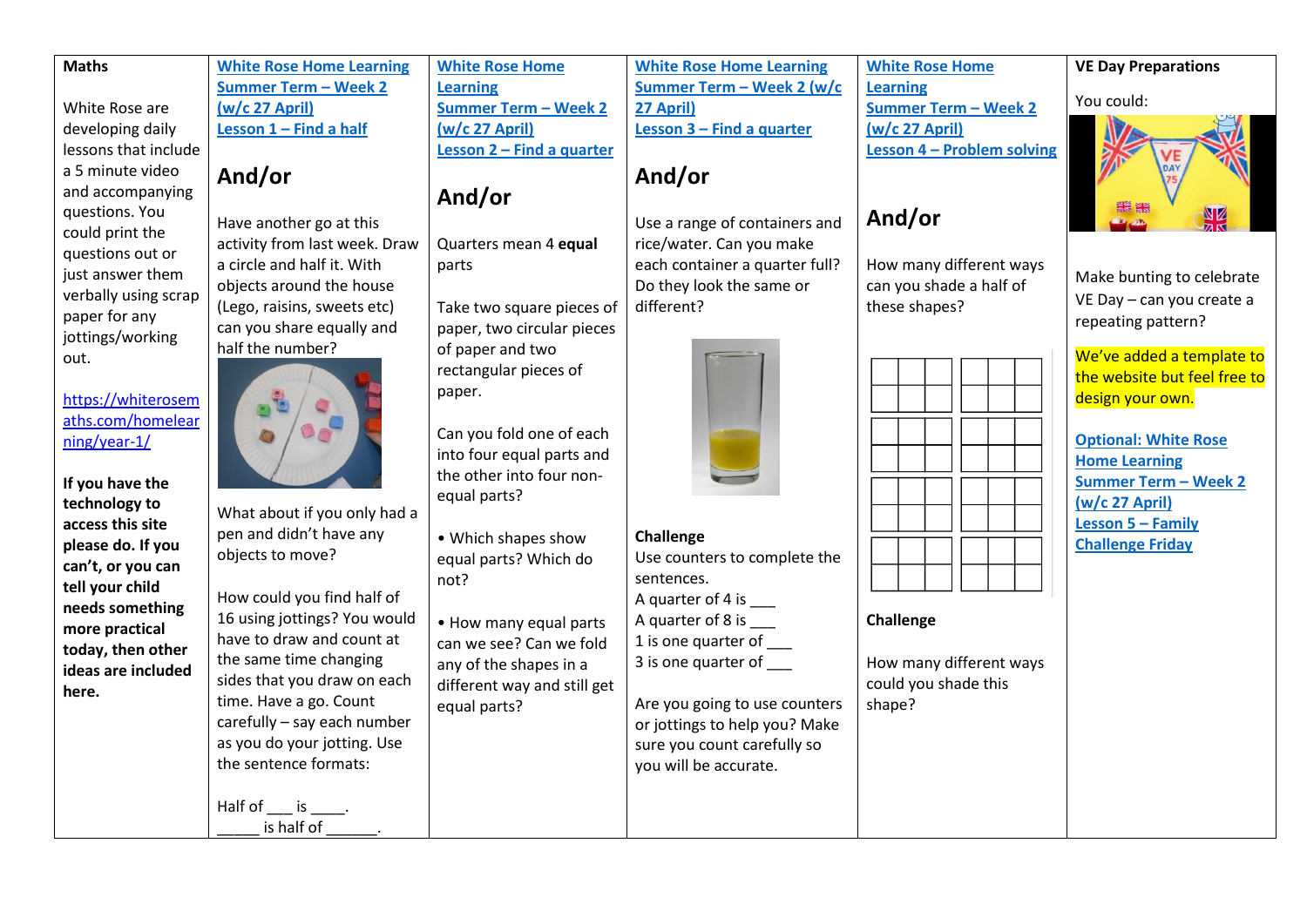| <b>Wider Curriculum</b>                                                                                                                                                                                                                                                                                                                                                                                                                                                                                                         | <b>History</b>                                                                                                                                                                                                                                                                                                                                                     | <b>Design Technology</b>                                                                                                                                                                                                                                                                                                                                                                                                          | <b>Design Technology</b>                                                                                                                                                                                                                                                                                     | <b>Science</b>                                                                                                                                                                                                                                                                                                                                                                                                                      | <b>VE Day</b>                                                                                                                                                                                                                                                                                                                                                                                                                                                                                            |
|---------------------------------------------------------------------------------------------------------------------------------------------------------------------------------------------------------------------------------------------------------------------------------------------------------------------------------------------------------------------------------------------------------------------------------------------------------------------------------------------------------------------------------|--------------------------------------------------------------------------------------------------------------------------------------------------------------------------------------------------------------------------------------------------------------------------------------------------------------------------------------------------------------------|-----------------------------------------------------------------------------------------------------------------------------------------------------------------------------------------------------------------------------------------------------------------------------------------------------------------------------------------------------------------------------------------------------------------------------------|--------------------------------------------------------------------------------------------------------------------------------------------------------------------------------------------------------------------------------------------------------------------------------------------------------------|-------------------------------------------------------------------------------------------------------------------------------------------------------------------------------------------------------------------------------------------------------------------------------------------------------------------------------------------------------------------------------------------------------------------------------------|----------------------------------------------------------------------------------------------------------------------------------------------------------------------------------------------------------------------------------------------------------------------------------------------------------------------------------------------------------------------------------------------------------------------------------------------------------------------------------------------------------|
| Physical health: Joe<br>Wicks, Cosmic Kids<br>and Kidz Bop on<br>YouTube all<br>support daily,<br>family friendly<br>work outs! Enjoy a<br>walk or a jog<br>together. Stretch.<br>Social and<br>emotional health:<br>work hard to be<br>kind to and patient<br>with the people<br>you live with. Help<br>keep the house<br>clean and tidy. Use<br>breathing and<br>counting to calm<br>down when you<br>need to. Go to a<br>quiet space when<br>you need to.<br>At the end of each<br>day you could take<br>it in turns to talk | Watch this clip to find out<br>about Alexander Graham<br>Bell and what he<br>invented. https://www.bbc.c<br>o.uk/teach/class-clips-<br>video/true-stories-<br>alexander-graham-<br>bell/zf7gd6f<br>How have telephones<br>changed since A G Bell's<br>time?<br>Can you make your own cup<br>and string telephone? Does<br>the string need to be tight<br>or loose? | Challenge 1<br>Can you design your own<br>delicious smoothie to<br>enjoy when it is hot this<br>year? What are you going<br>to put in it? Ice-cream?<br><b>Blitzed blueberries?</b><br>Lemonade? Think about<br>what combinations might<br>work well together.<br>Would chocolate milk<br>work well with<br>raspberries? Test, taste<br>and see. When you are<br>finally happy with your<br>creation give it a name<br>and share! | <b>Challenge 2</b><br>Can you design a t-shirt to<br>wear this summer. Sketch<br>your design and plan what will<br>go on the front and back.<br>Perhaps if you have an old<br>plain t-shirt you could have a<br>go at making it for real! Do<br>you need regular pens/fabric<br>pens/paint/help with sewing? | Watch this video to help<br>you learn the meanings of<br>'transparent', 'translucent'<br>and 'opaque.'<br>Using your collection of<br>materials from previous<br>weeks, investigate which<br>ones are transparent,<br>translucent and opaque.<br>A torch might help you.<br><b>PICLONIA</b> GE<br>You could have a go at<br>making your own video to<br>teach other people what<br>the words transparent,<br>translucent and opaque | You could:<br>Design your own medal.<br>Design a uniform for a<br>soldier.<br>Design a VE Day party<br>menu - perhaps you could<br>have a go at making<br>something from your<br>menu?<br>You could look here for<br>some ideas:<br>https://realfood.tesco.com<br>/cooking-with-kids/main-<br>meal-recipes-for-kids.html<br>Watch (and enjoy dancing<br>to!)<br>https://www.bbc.co.uk/cb<br>bc/watch/horrible-<br>histories-songs-ve-day-<br>song<br>Can you dress up as if it<br>was 1945? Are they any |
|                                                                                                                                                                                                                                                                                                                                                                                                                                                                                                                                 |                                                                                                                                                                                                                                                                                                                                                                    |                                                                                                                                                                                                                                                                                                                                                                                                                                   |                                                                                                                                                                                                                                                                                                              |                                                                                                                                                                                                                                                                                                                                                                                                                                     |                                                                                                                                                                                                                                                                                                                                                                                                                                                                                                          |
| and listen to each<br>other's 'rose'<br>(something good)<br>and 'thorn'<br>(something tricky)<br>from the day.                                                                                                                                                                                                                                                                                                                                                                                                                  |                                                                                                                                                                                                                                                                                                                                                                    |                                                                                                                                                                                                                                                                                                                                                                                                                                   |                                                                                                                                                                                                                                                                                                              | mean.                                                                                                                                                                                                                                                                                                                                                                                                                               | differences between<br>clothing in 1945 and 2020?<br>Take a picture to share<br>with your teacher.<br>We'll meet again with lyrics<br>for a family sing-a-long!                                                                                                                                                                                                                                                                                                                                          |